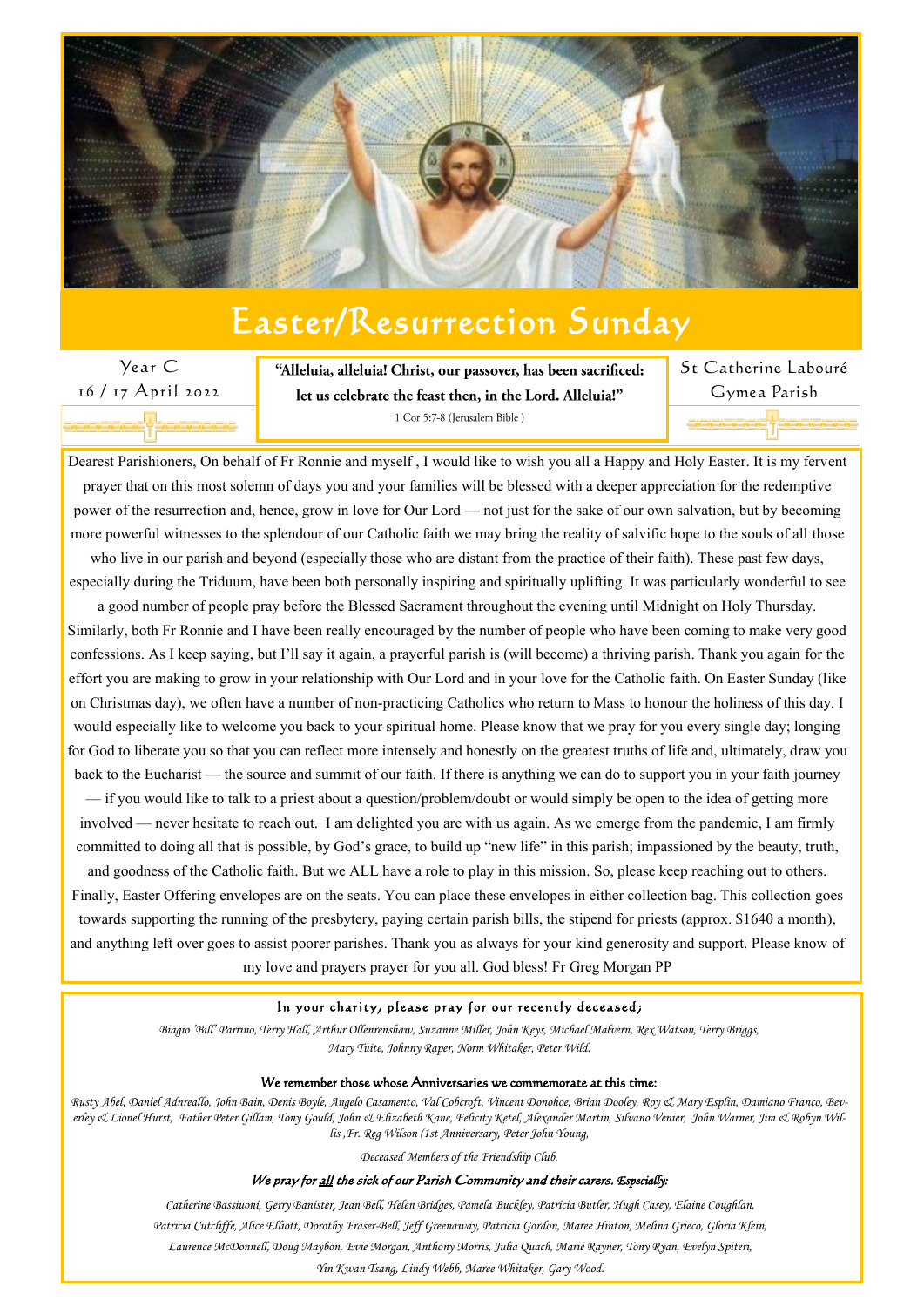**HAPPY EASTER!** Fr Ronnie, Fr Greg, and all the parish staff would like to wish you and your families a very blessed and holy Easter. May the singular graces of this time inspire you to grow in your faith and to get more involved in our parish community. Please contact Fr Ronnie or Fr Greg if you are ever interested in participating more fully in the life of the parish.

**THANK YOU:** A huge word of thanks to all those wonderful parishioners who have contributed towards the celebration of this year's Sacred Triduum. I would particularly like to thank Fr Ronnie for his liturgical leadership, Grahame Cashman, the acolytes and servers, our industrious choir led by Clare Cowley, the faithful members of the Altar Society led by their CEO, the young Doreen Vernon, our audio-visual team, the church cleaners, and everyone else who has so generously given of their time and talents. May God bless you for your labours. Thank you!

**CANCELLED (FATHER'S/MEN'S BUSH WALK):**

Very unfortunately, Robert Purdon, who had kindly organized the walk for Easter Monday, is in isolation due to Covid. The walk is thus postponed and a new date will be set shortly. Apologies to all those who were intending to come along. Nevertheless, if you're interested in getting involved, **please contact Robert:** r.purdon@live.com

**LENTEN LECTURE SERIES:** You can watch the recordings of the Lenten Lecture series on our YouTube and Facebook page as well as many other videos (such as homilies by Father Greg and Father Ronnie). Thank you to everyone who attended our Lenten Lecture series. There will be lots more talks to come.

**MEN'S BREAKFAST:** The next Men's Breakfast will be held the Saturday after Easter Sunday: **Saturday, 23 April.** It is a great opportunity for men to catch up over a hot breakfast before hearing an inspirational talk on a topic of our Catholic Faith! Last month we heard a talk on the humble St Joseph, this months talk is on **The Last Seven Sayings of Jesus.**

**EASTER WATER:** You are invited to take home one of the small plastic containers filled with "Easter Water" blessed at the Easter Vigil Mass. You will also find a sheet of paper titled "Order of Blessing of Homes…" We encourage you to use the water to bless your home and to say the prayers together as a family.

**SAVE THE DATE:** Our inaugural, though henceforth annual, "Labouré Lecture and Parish Dinner" will take place on **Friday, 25 November.** A distinguished guest speaker will be invited. Details to follow but please save the date in your calendars now.

**CONFESSIONS:** A reminder that confessions are available **before and after every weekday Mass** (including Saturdays). Please approach Fr Ronnie or myself if you wish to receive this Sacrament. On Saturdays, Fr Ronnie or myself will be in the confessional immediately following the morning 9:15am Mass for as long as necessary and from 4:30 – 4:55pm. If you have been away from the practice of your faith,, there is no better way to "begin again" .

**CONGRATULATIONS:** It is a great pleasure to be able to (finally) congratulate two recipients of the Archdiocesan Dempsey Medal, Mr Grahame Cashman and Doreen Vernon. Doreen and Grahame have been parishioners of St Cath's for many years and continue to dedicate innumerable hours of service to the parish. The presentation of the Dempsey Medal is a small recognition for the tremendous work you have done for us all. God bless you both!

**WELCOME TO SEMINARIANS:** We are incredibly blessed to have five or so seminarians (future priests) of the Archdiocese of Sydney lead the singing at the 9.30am Mass. These fine young men have been celebrating the Triduum at St Mary's Cathedral, which is always a supremely beautiful (but demanding) affair so I am especially grateful to them for joining us today. Please pray for these young men who have laid down their lives for you, the people of God, to one day serve you as priests. Thank you seminarians!

**NEW! CATHOLIC WOMEN'S LEAGUE (GYMEA):** 

CWL has now been launched in our parish. This wonderful organisation has a rich history of encouraging and empowering Catholic women to do incredible things for God and the Church. Membership to CWL will afford a free invitation to the retreat day, which will take place in the coming months. **Sign up forms can be found on the tables at the back of the Church or on the CWL website.** Over time, my hope is that CWL will grow to offer women both intellectual and spiritual formation in order to become a very powerful voice for truth, goodness, and beauty in the life of the Church.

## Parish News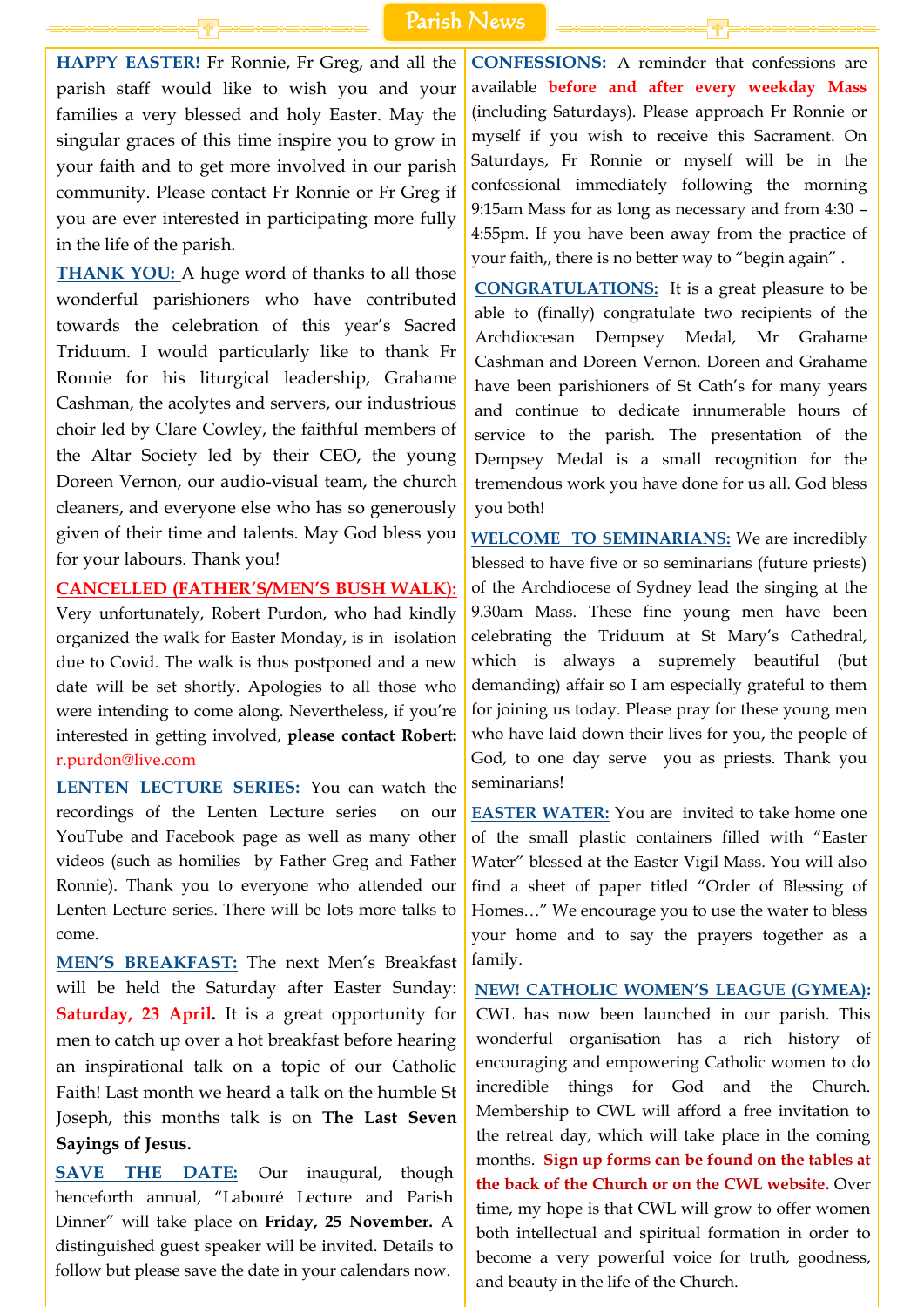**NEXT "LECTURE" SERIES:** Fr Greg will be giving a three-part series of talks for the Archdiocese titled "Empty Words Empty Pews: How Reclaiming Language Can Help Re-Evangelise Our Parishes". These talks will be delivered at St Cath's on three consecutive Thursdays (21st July, 28th July, 4th August) from 7.30pm to 8.45pm but people across the Archdiocese will join us via Zoom. Please mark the dates in your diary.

#### **CAMINO IN HONOUR OF ST JOSEPH:**

This overnight pilgrimage for men is a challenge in honour of our Spiritual Father for the Feast of St Joseph the Worker! The Camino will begin with 9 pm Mass on Friday, 29 April at St Jerome's, Punchbowl with Bishop Richard Umbers and conclude on Saturday, 30 April with 5.30 am Mass at St Michael's, Meadowbank followed by a hearty bbq breakfast. The entire walk from start to finish will include 7 locations with 6 churches: from St Jerome's - Punchbowl, to St Felix – Bankstown, Immaculate Heart of Mary – Sefton St Peter Chanel – Berala, St Joachim's – Lidcombe, Sydney Olympic Park and St Michael's, Meadowbank. Each location will feature a reflection on St Joseph and a short time in Adoration of the Blessed Sacrament. *Register Now -* **[www.trybooking.com/BXRIT](https://www.trybooking.com/BXRIT)**

**ADORATION:** Remember, our parish has Adoration of the Blessed Sacrament available every day Tuesday - Saturday from 8:30 am - 9:10 am.

**SACRAMENTAL PROGRAM:** Thank you to those parents who attended the information to launch our new Sacramental Program. It is not too late to register your children for any of this year's sacraments. Please visit our parish website to do so. **To watch a recording of what was discussed, please use the following link: [www.youtube.com/watch?](http://www.youtube.com/watch?v=T5eHFlDp5yk) [v=T5eHFlDp5yk](http://www.youtube.com/watch?v=T5eHFlDp5yk)**

**FROM THE CATECHISM: 2181** "The Sunday Eucharist is the foundation and confirmation of all Christian practice. For this reason the faithful are obliged to participate in the Eucharist on days of obligation, unless excused for a serious reason...Those who deliberately fail in this obligation commit a grave sin. [One should go to confession, therefore, before returning to Holy Communion if we have missed Sunday Mass due to laziness or indifference.]"

**NEW RCIA PROGRAM**: The Rite of Christian Initiation of Adults will be conducted for the first time in this parish this year. **I'm looking for volunteers who have a good grounding in the faith to assist Fr. Ronnie and I in instructing potential converts.** Please let one of the priest's know if you would be interested.

**FRIENDSHIP CLUB:** Due to Easter, the Friendship Club meeting will be held on Friday, 22nd April in the Gymea Bowling Club @ 10.00am. Following the meeting will be a presentation by Catholic Care. New members very welcome.

**LEGION OF MARY**: Our Parish is blessed to have a longstanding Legion of Mary group, which meets every Thursday morning after the 9.15 am Mass. We are always on the look out for new members. Please get involved (or just come and see!) and do pray for our Legion members too! They do such wonderful works in honour of Our Blessed Mother.

**COMMUNION TO THE SICK:** I am grateful to Michele Anthony who has very generously agreed to become the Co-Ordinator of this important ministry. Please let Michele or the Parish Office know of anyone (perhaps a sick relative or friend in the parish) who might like to have Holy Communion brought to them. Similarly, I am keen to reach out to those who are alone and might require transport to get to Mass on Sundays. Although the Community Car is an elevated 4WD (and, sadly, not a Community Bus), which makes it quite difficult and potentially unsafe for the infirm and elderly to get into (a number of people have expressed concern on this score), if you do know of anyone who is in relatively good health and would like to be brought to Mass, please let the Parish Office know.

**ST PATRICK'S COLLEGE SUTHERLAND:** Is now accepting enrolments for Year 7 for 2023. To enrol online or download an Application for Enrolment visit [www.spcsutherland.catholic.edu.au](http://www.spcsutherland.catholic.edu.au) **EUTHANASIA BILL:** This dreadful piece of legislation, which will undoubtedly impact upon the rights and protections of the sick and most vulnerable (as has been proven across the world), is now being debated in the Legislative Assembly in NSW. Incidentally, I was impressed that even the UK government realised the slippery slope of Euthanasia and recently refused to legalise assisted suicide in the country. We too should stand firm and be a sign of hope for a much better way forward. If you would like to hear some of the arguments as to why we should oppose it, you might like to listen to my talk [www.youtube.com/watch?v=IIQKbrUV1VI](http://www.youtube.com/watch?v=IIQKbrUV1VI) (Or go to our parish's YouTube page). Please get involved: [www.noeuthanasia.org.au/petition\\_2108\\_ocp\\_nsw](https://www.noeuthanasia.org.au/petition_2108_ocp_nsw?fbclid=IwAR18cRqaBaN1wLcM5iSon8wAcI_62vkMm1KVG0_zKy5ZPT0N2WgU8B87YYI)

# Parish News